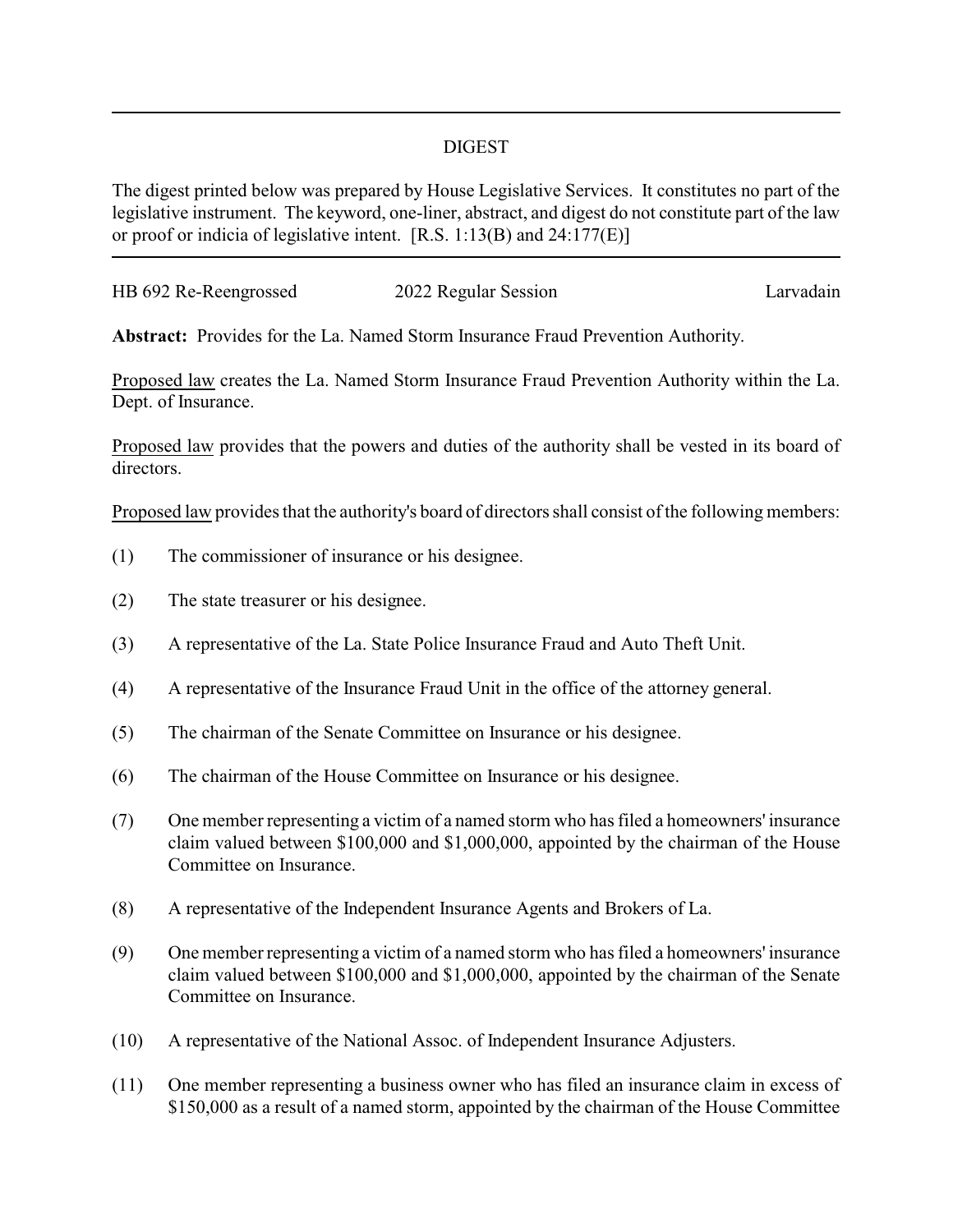on Insurance.

- (12) One member representing a business owner who has filed an insurance claim in excess of \$150,000 as a result of a named storm, appointed by the chairman of the Senate Committee on Insurance.
- (13) One member appointed by the La. State Licensing Board for Contractors.
- (14) One member appointed by the American Policyholders Assoc.
- (15) One member appointed by the La. Professional Engineering and Land Surveying Board.
- (16) One member appointed by the National Assoc. of Mutual Insurance Companies.
- (17) One member appointed by the La. Assoc. for Justice.
- (18) One member appointed by the La. Claims Assoc.
- (19) One member appointed by United Policyholders.
- (20) A representative of the American Property Casualty Insurance Assoc.
- (21) A representative of the Consumer Federation of America.

Proposed law provides that the commissioner shall serve as the chairman of the board until its first meeting, at which time the board shall elect one of its members as chairman.

Proposed law provides that the members of the board shall serve without compensation, except reasonable reimbursement for necessary travel and expenses.

Proposed law provides that the authority shall meet at the call of the chairman or as provided in the authority's bylaws. Provides that meetings may be held anywhere within the state and shall be open public meetings.

Proposed law provides that the authority shall have the powers necessary and convenient to implement and effectuate the purposes and provisions of proposed law and the powers delegated to the authority by other laws; however, proposed law does not grant the authority the power to contract for personnel.

Proposed law creates the Named Storm Insurance Fraud Prevention Authority Fund within the state treasury.

Proposed law provides the order of priority that monies in the fund shall be spent.

Proposed law provides that the authority shall develop and implement a plan of operations that shall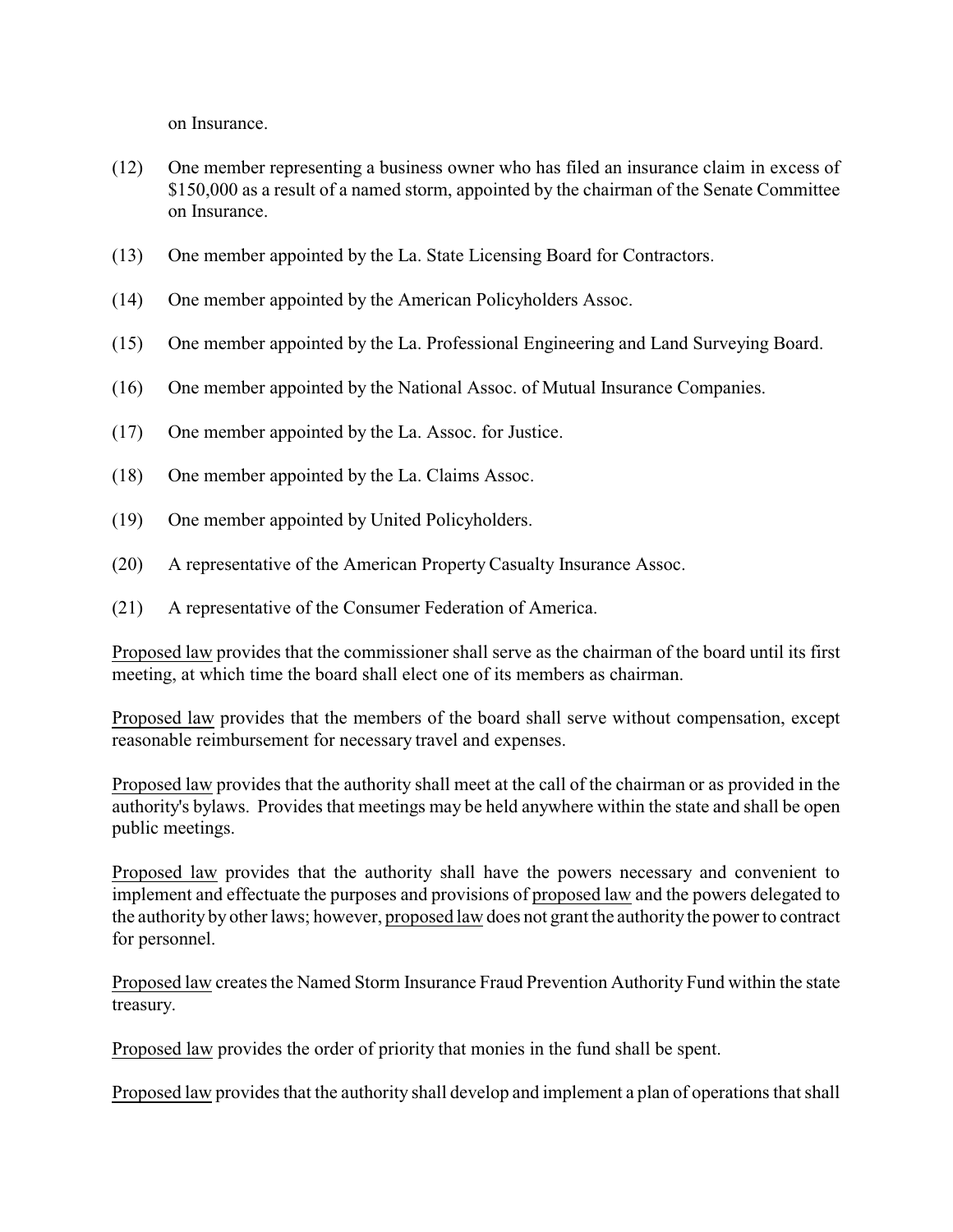include an assessment of certain enumerated issues related to named storm insurance fraud and prevention.

Proposed law provides that the authority shall make a report regarding its activities for the past year to the House Committee on Insurance and the Senate Committee on Insurance by March first of each year.

The provisions of proposed law terminate on Aug. 1, 2025.

(Adds R.S. 22:2188.1-2188.6 and R.S. 36:686(G))

## Summary of Amendments Adopted by House

The Committee Amendments Proposed by House Committee on Insurance to the original bill:

- 1. Add a representative of the American Property Casualty Insurance Assoc. and a representative of the Consumer Federation of America to the authority's board of directors.
- 2. Make technical changes.

The Committee Amendments Proposed by House Committee on Appropriations to the engrossed bill:

- 1. Remove provisions authorizing employment of personnel of the authority.
- 2. Remove provisions authorizing the authority to contract for personnel.
- 3. Make technical changes.
- 4. Add termination of Aug. 1, 2025, for proposed law.

## The House Floor Amendments to the reengrossed bill:

- 1. Remove one member representing a victim of a named storm who has filed a homeowners' insurance claim in excess of \$100,000 but less than \$1,000,000, appointed by the vice chairman of the House Committee on Insurance from the authority.
- 2. Remove one member representing a victim of a named storm who has filed a homeowners' insurance claim in excess of \$100,000 but less than \$1,000,000, appointed by the vice chairman of the Senate Committee on Insurance from the authority.
- 3. Add a representative of the Independent Insurance Agents and Brokers of La. and a representative of the National Assoc. of Independent Insurance Adjusters to the authority.